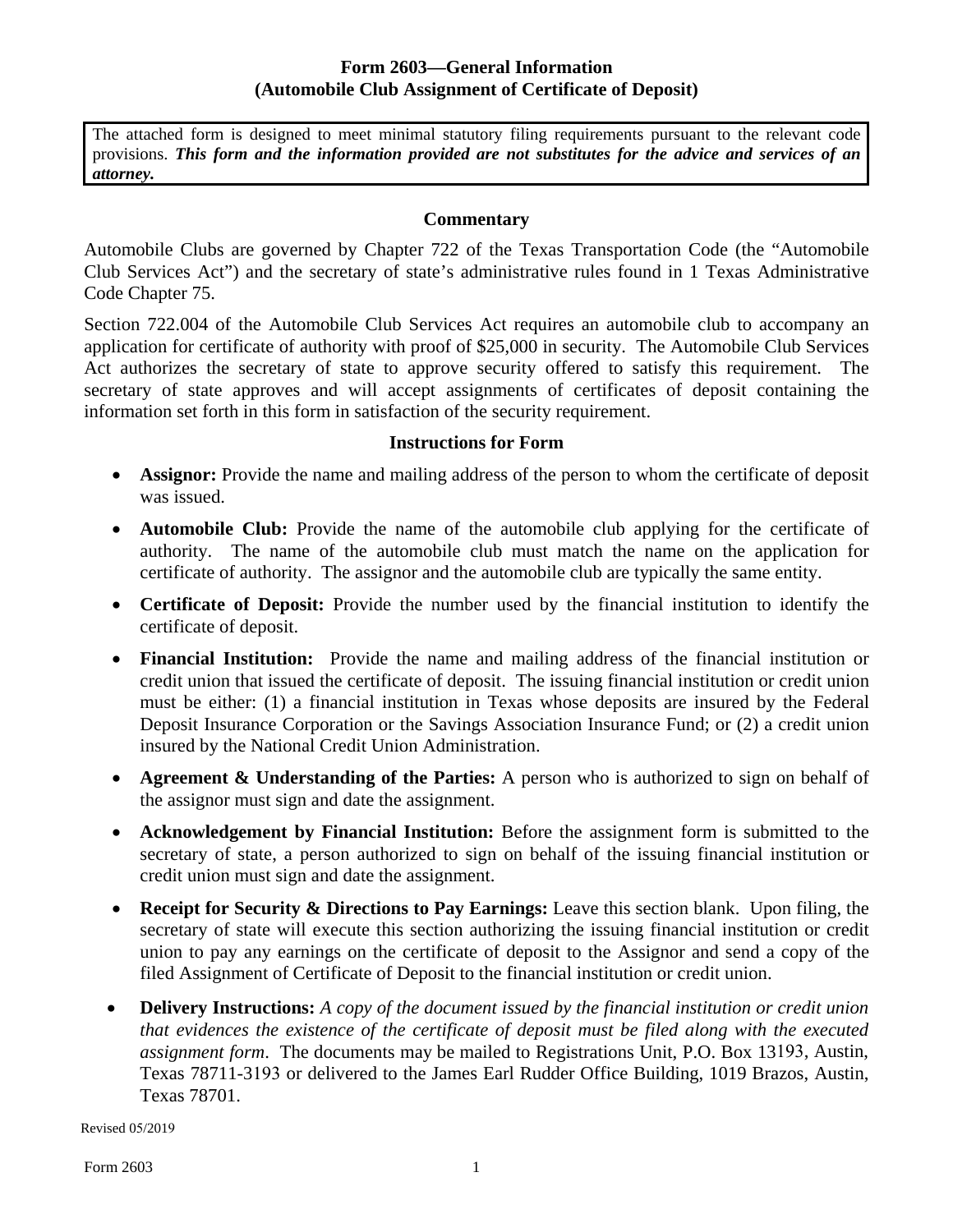| Form #2603<br>Rev. 05/2019<br>Submit to:<br><b>SECRETARY OF STATE</b><br><b>Registrations Unit</b><br>P O Box 13193<br>Austin, TX 78711-3193<br>512-475-0775<br>512-475-2815 - Fax<br><b>Filing Fee: None.</b> |                        | <b>AUTOMOBILE CLUB</b><br><b>ASSIGNMENT OF CERTIFICATE</b><br><b>OF DEPOSIT</b> | This space reserved for office use |  |
|----------------------------------------------------------------------------------------------------------------------------------------------------------------------------------------------------------------|------------------------|---------------------------------------------------------------------------------|------------------------------------|--|
| <b>ASSIGNOR</b>                                                                                                                                                                                                | Name:                  |                                                                                 |                                    |  |
|                                                                                                                                                                                                                | <b>Mailing Address</b> | City                                                                            | <b>State</b><br>Zip                |  |
| <b>AUTOMOBILE CLUB</b>                                                                                                                                                                                         | Name:                  |                                                                                 |                                    |  |
| <b>CERTIFICATE</b><br>OF DEPOSIT                                                                                                                                                                               | Number:<br>Amount:     | Payee:<br>twenty-five thousand dollars (\$25,000.00)                            | The State of Texas                 |  |
| <b>FINANCIAL</b><br><b>INSTITUTION</b>                                                                                                                                                                         | Name:                  |                                                                                 |                                    |  |
|                                                                                                                                                                                                                | <b>Mailing Address</b> | City                                                                            | <i>State</i><br>Zip                |  |

# *AGREEMENT & UNDERSTANDING OF THE PARTIES*

In order to obtain a certificate of authority for the automobile club specified (the "auto club") and for the purpose of providing security for injuries caused by the auto club's failure to faithfully perform in selling or providing club services or failure to pay any fines or penalties levied against the auto club for failure to comply with the provisions of the Automobile Club Services Act, Transportation Code Chapter 722, the ASSIGNOR specified, for the benefit of the state or any party injured by the auto club's failure to faithfully perform in selling or providing club services, in the name of the auto club, assigns and sets over irrevocably to the secretary of state any and all right, title, claim and interest of whatever nature of ASSIGNOR in and to the CERTIFICATE OF DEPOSIT ("CD") described above.

ASSIGNOR agrees that this assignment carries with it the right to any insurance on the CD that may now or in the future exist and includes and gives to the secretary of state the exclusive right to redeem, collect and withdraw at any time any part of or the full amount of the CD to be applied as a payment to the state or to any party injured by the auto club's failure to faithfully perform in selling or providing club services. (The right of the secretary of state to apply the CD shall not be affected by a subsequent change in the trade name or business location of the person or entity on whose behalf this assignment is executed.)

ASSIGNOR understands and agrees that by this assignment all right, title and claim to interest in, use of and control over the disposition of the CD is relinquished and that such CD is to be held by the financial institution identified to the sole use and subject to the exclusive control of the secretary of state. This CD may be released only by the secretary of state's written direction.

This is notification by the ASSIGNOR to the financial institution of the terms of this assignment.

Date:

Signature of authorized person for ASSIGNOR

Printed or typed name of authorized person for ASSIGNOR

### *ACKNOWLEDGEMENT BY FINANCIAL INSTITUTION*

Form 2603 2 The FINANCIAL INSTITUTION acknowledges the assignment of this CERTIFICATE OF DEPOSIT ("CD") to the secretary of state. We certify that we have recorded the assignment and have retained a copy. We certify that we do not have, nor do we have knowledge of, anyone else having any lien, encumbrance, right, hold, claim to or obligation of the CD. We accept the CD with knowledge that it has been irrevocably